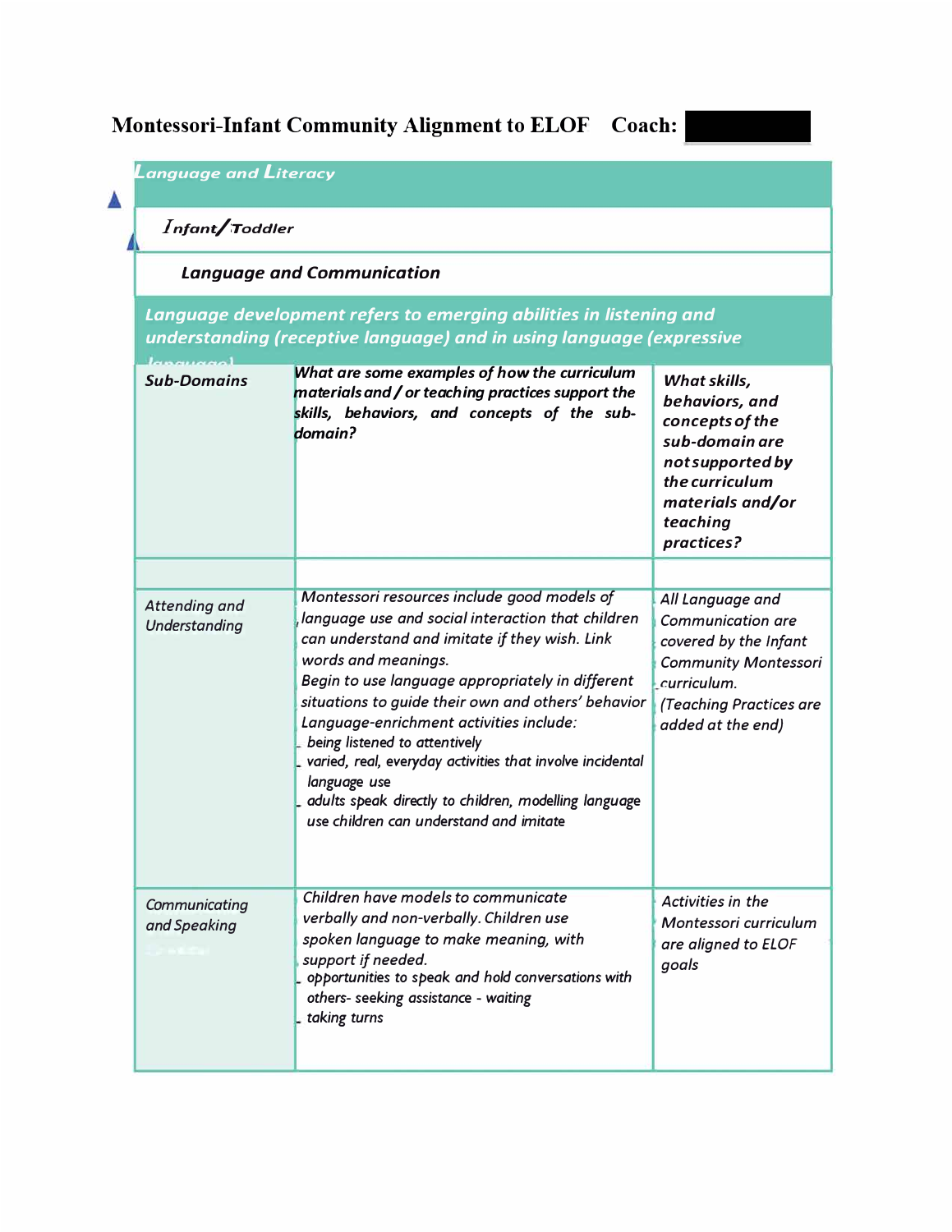| Vocabulary               | Montessori Curriculum includes activities that:<br>Increase and extend vocabulary naming<br>objects; naming pictures of objects; finding<br>identical and similar matching of objects to<br>cards, including naming<br>Children are supported to extend language use<br>f from words to word groups, phrases and<br>simple sentences.                                                                                                                                        | All aligned                                                                                                                   |
|--------------------------|------------------------------------------------------------------------------------------------------------------------------------------------------------------------------------------------------------------------------------------------------------------------------------------------------------------------------------------------------------------------------------------------------------------------------------------------------------------------------|-------------------------------------------------------------------------------------------------------------------------------|
| <b>Emergent Literacy</b> | Montessori children access to and are read to<br>from quality children's books. Activities include<br>-listening to and telling stories;<br>- questioning exercise songs,<br>rhymes, games, finger plays, stories and poems<br>Children learn how to hold and use a pencil,<br>paintbrush and needle<br>- Resources include functional implements matched to<br>the children's size, strength and dexterity.<br>Activities include:<br>Scribbling; gluing; painting; sewing. | All ELOF concepts are<br>covered by the Infant<br>Community<br>Montessori curriculum,<br>teaching practices and<br>materials. |